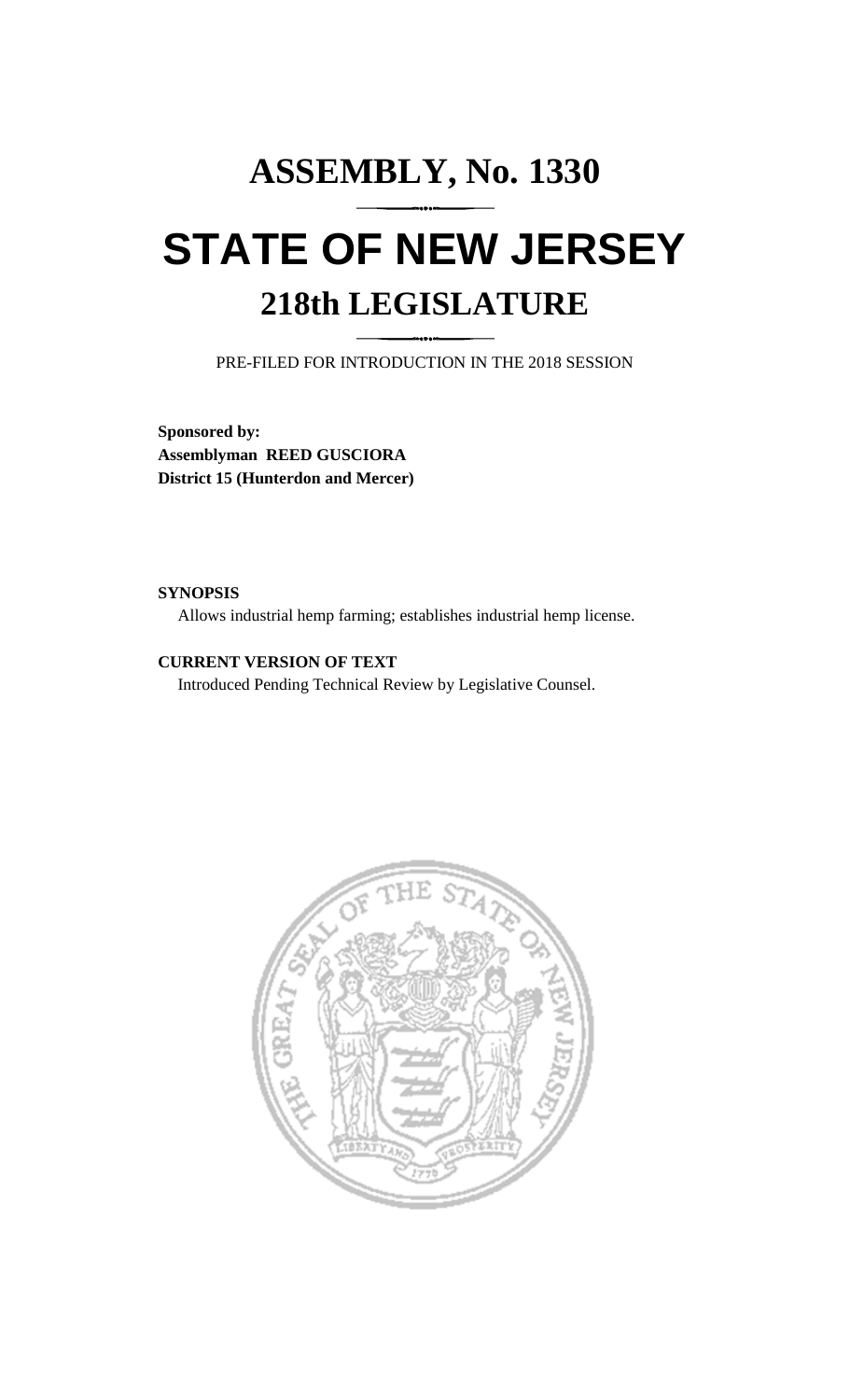$\mathcal{D}_{\mathcal{L}}$ 

 **AN ACT** concerning industrial hemp and supplementing Title 4 of the Revised Statutes.

 **BE IT ENACTED** *by the Senate and General Assembly of the State of New Jersey:*

7 1. As used in this act:

 "Industrial hemp" means an agricultural product that is part of the plant of any variety of Cannabis sativa L. with a delta-9- tetrahydrocannabinol concentration of 0.3% or less on a dry weight basis, and that is permitted pursuant to this act to be planted, grown, harvested, possessed, processed, distributed, bought, or sold by a person licensed pursuant to section 3 of this act.

 "Marihuana" means all parts of the plant Cannabis sativa L., whether growing or not, the seeds thereof, the resin extracted from any part of the plant, and any compound, manufacture, salt, derivative, mixture, or preparation of the plant, its seeds or resin, with a delta-9-tetrahydrocannabinol concentration of more than 0.3% on a dry weight basis. "Marihuana" shall not include the mature stalks of any Cannabis sativa L. plant, the fiber produced from the stalks, oil or cake made from the seeds of the plant, or any other compound, manufacture, salt, derivative, mixture, or preparation of the mature stalks, fiber, oil, or cake. "Marihuana" shall also not include seed capable of germination or resin extracted from mature stalks, provided the Department of Agriculture and the Attorney General have determined that they are from a variety of Cannabis sativa L. with a delta-9-tetrahydrocannabinol concentration of 0.3% or less on a dry weight basis, and, in the case of seed, it would not germinate into a variety of Cannabis sativa L. plant with a delta-9-tetrahydrocannabinol concentration of more than 0.3% on a dry weight basis.

 2. Notwithstanding any other law, or rule or regulation adopted pursuant thereto, to the contrary, a person licensed pursuant to section 3 of this act may plant, grow, harvest, possess, process, distribute, buy, or sell industrial hemp in the State, provided the person also complies with the rules and regulations adopted pursuant to section 4 of this act.

 3. a. A person seeking to plant, grow, harvest, possess, process, distribute, buy, or sell industrial hemp for commercial purposes shall apply to the Secretary of Agriculture for an industrial hemp license. The application shall include the name and address of the applicant, and documentation and a legal description of the land to be used for the growing and production of industrial hemp, in a form and manner provided by the secretary, which may include a map, aerial photograph of the land area, or global positioning coordinates sufficient for locating the production fields.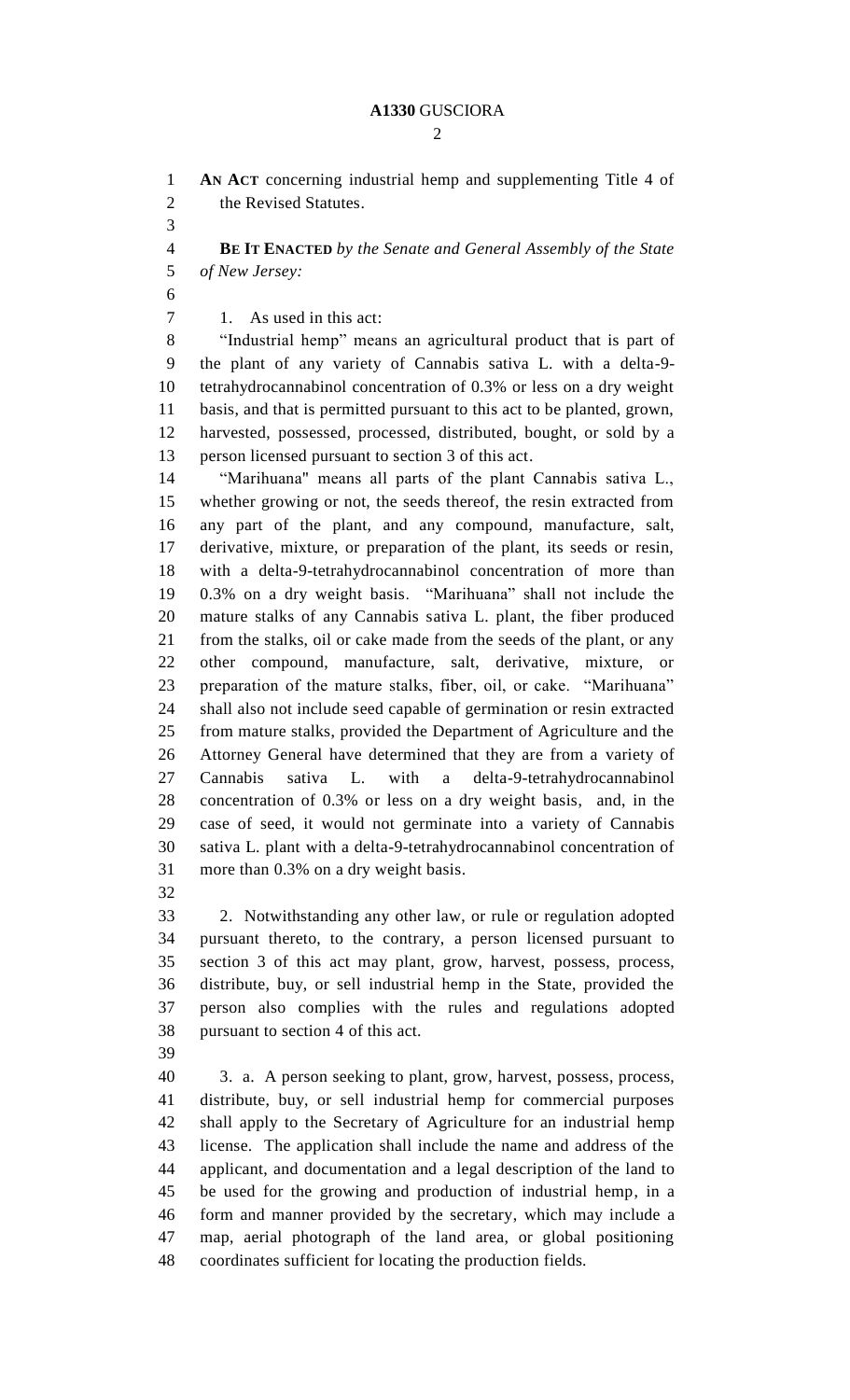b. A person submitting an application pursuant to subsection a. of this section, and any other person as may be required by the rules and regulations adopted pursuant to section 4 of this act, shall also submit, the first time such an application is made, a set of the applicant's fingerprints to be taken by a law enforcement officer in the manner prescribed by the rules and regulations adopted pursuant to section 6 of this act, and any other information necessary to complete a nationwide and Statewide criminal history and background check by the Department of Law and Public Safety or the Federal Bureau of Investigation. All costs associated with this criminal history and background check shall be the responsibility of the applicant and shall be paid at the time that the fingerprints are taken by the law enforcement officer. The provisions of this subsection shall not apply to employees of the New Jersey Agricultural Experiment Station or the School of Environmental and Biological Sciences at Rutgers, The State University.

 c. The criminal history, background check, and other information collected pursuant to subsections a. and b. of this section shall be confidential, and may only be used in determining an applicant's eligibility for an industrial hemp license. No person with a prior criminal conviction shall be eligible for an industrial hemp license.

 d. Prior to approving or disapproving a first-time applicant, the Secretary of Agriculture shall forward the submitted application and the documentation and other information obtained pursuant to subsections a. and b. of this section to the Department of Law and Public Safety and request a determination from that department concerning the applicant's eligibility for the industrial hemp license in terms of law and public safety considerations. Subsequent applications from the same applicant shall be reviewed by the Secretary of Agriculture for approval or disapproval, and copies of approved applications shall be forwarded to the Department of Law and Public Safety. Upon review of the application, documentation, and other information submitted pursuant to subsections a. and b. of this section, the Secretary of Agriculture shall approve or disapprove issuing the applicant an industrial hemp license as soon as practicable after the application is deemed complete. Records of all applications shall be maintained by the Department of Agriculture and the Department of Law and Public Safety.

 e. Upon approving an application for an industrial hemp license, the Secretary of Agriculture shall notify the Attorney General and the applicant of the approval. The Secretary of Agriculture shall request payment from the applicant of the license fee established pursuant to paragraph (4) of subsection a. of section 4 of this act, and upon receipt thereof, shall issue to the applicant an industrial hemp license.

 f. An approved industrial hemp license shall be valid only for the site or sites specified in the license and for the period of one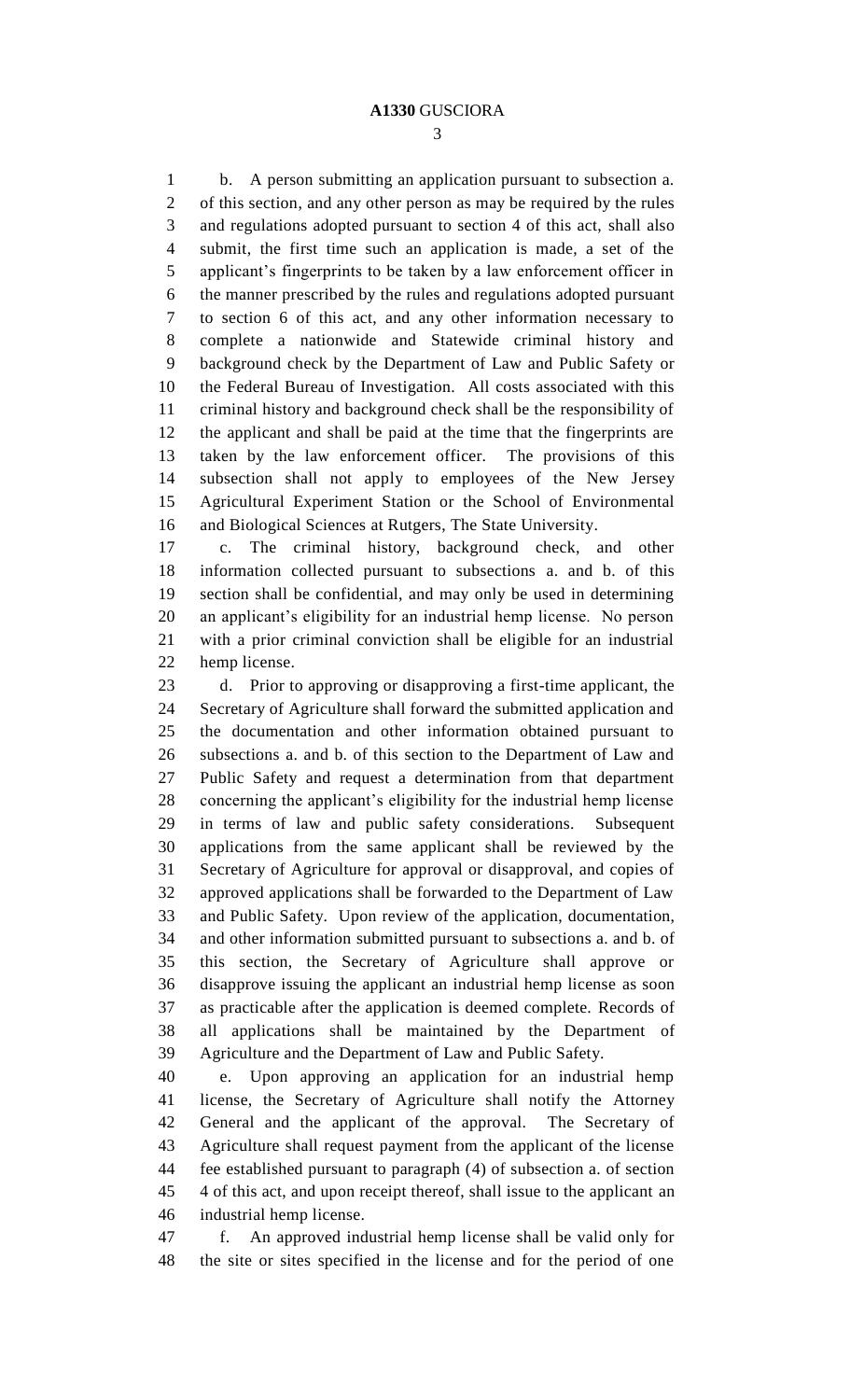year from the date of issuance, unless adjusted by the Department of Agriculture to allow for the normal growing season and reasonable harvesting, processing, and sale or distribution time. The license may be renewed as provided by the rules and regulations adopted pursuant to subsection a. of section 4 of this act.

 g. The Secretary of Agriculture, at the secretary's discretion, or upon request of the Attorney General, may, after notice and a hearing, suspend or revoke, or deny renewal of, an industrial hemp license at any time that it is discovered that the licensed industrial hemp producer violated this act or the rules and regulations adopted pursuant thereto, or has submitted false information or documentation pursuant to this section. The secretary may require an industrial hemp licensee to stop any or all activities authorized by the license pending the hearing required pursuant to this subsection and subsection h. of this section and a determination on the asserted violation.

 h. An applicant who is denied a license or a license renewal, or whose license is to be suspended or revoked pursuant to this section, shall have the right to an administrative hearing and decision, and the matter shall be treated as a contested case under 22 the "Administrative Procedure Act," P.L.1968, c.410 (C.52:14B-1 et seq.).

 4. a. The Secretary of Agriculture, in consultation with the Attorney General, shall adopt, pursuant to the "Administrative Procedure Act," P.L.1968, c.410 (C.52:14B-1 et seq.), rules and regulations providing for the administrative and enforcement responsibilities of the Department of Agriculture pursuant to this act, including, but not necessarily limited to:

 (1) establishment of approved varieties of industrial hemp and methods to distinguish it from any type of marihuana;

 (2) protocols for testing plant parts during growth for delta-9- tetrahydrocannabinol;

 (3) guidelines for monitoring the growth and harvest of industrial hemp;

 (4) other application requirements, licensing fees, licensing renewal procedures, and provisions for adjusting the licensing term dates pursuant to subsection f. of section 3 of this act;

 (5) penalties necessary for the administration and enforcement of this act; and

(6) any other issues necessary to implement this act.

 b. The Secretary of Agriculture may defer rulemaking to the Attorney General on any of the issues enumerated in subsection a. of this section if the Secretary of Agriculture and the Attorney General determine, in the interest of public safety, that the issue is better addressed by the Department of Law and Public Safety than by the Department of Agriculture.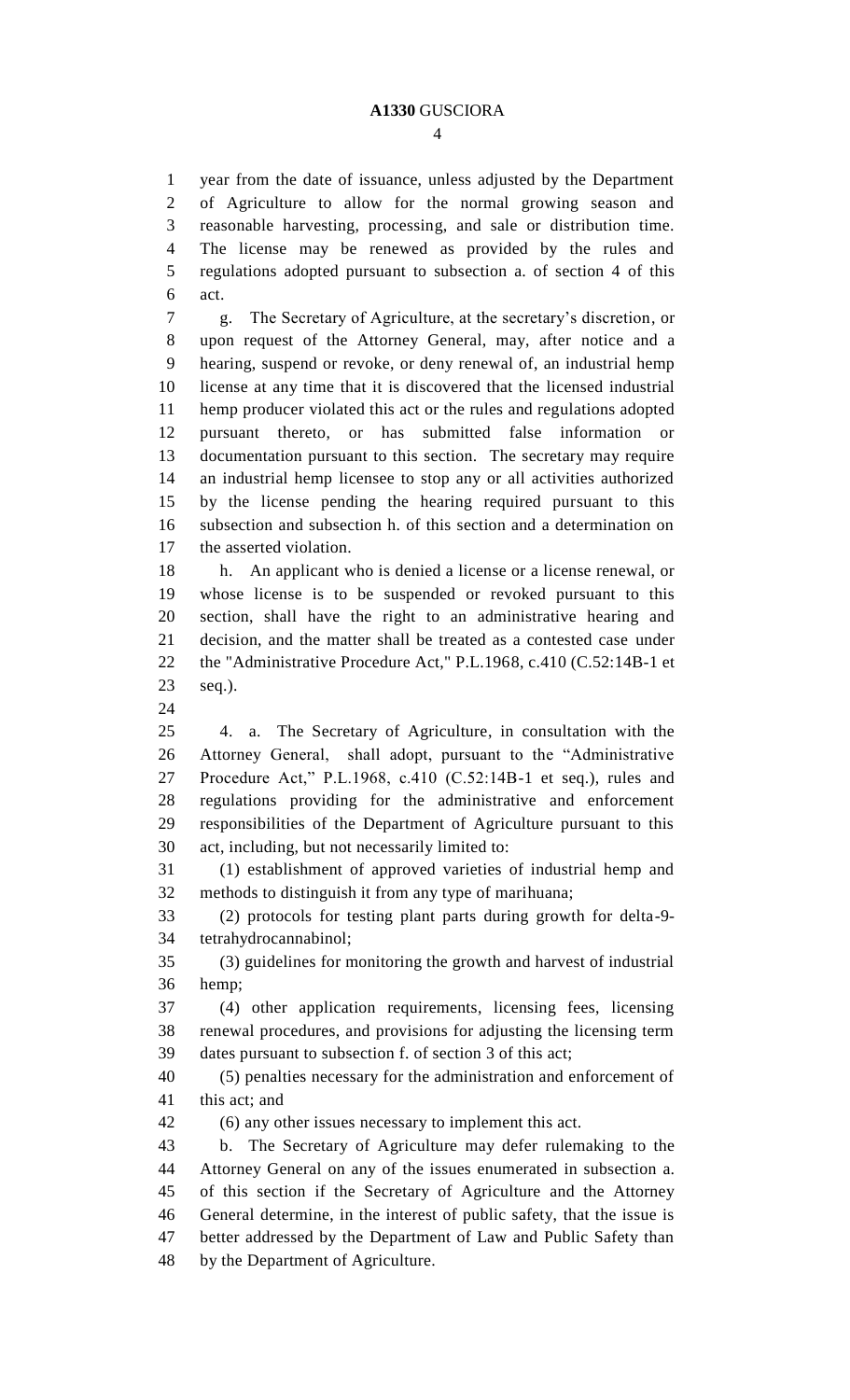c. When developing and adopting rules and regulations pursuant to this section, the Secretary of Agriculture and the Attorney General shall work together and in cooperation with federal authorities to ensure that:

 (1) no marihuana with value as a controlled substance and regulated under the federal "Controlled Substances Act," 21 U.S.C. s.802 (16), or for use as medical marihuana in the State, is planted, grown, harvested, possessed, processed, distributed, bought, or sold pursuant to this act; and

 (2) the Drug Enforcement Administration in the United States Department of Justice may enforce the laws of the United States insofar as they restrict the planting, growth, harvesting, possession, processing, distribution, purchase, and sale of plants, seeds, and related byproducts with a delta-9-tetrahydrocannabinol concentration of more than 0.3% on a dry weight basis.

 5. a. Annually, at the time specified in the rules and regulations adopted pursuant to section 4 of this act, each person planting, growing, harvesting, possessing, processing, distributing, buying, or selling industrial hemp shall:

 (1) file with the Secretary of Agriculture documentation indicating that the industrial hemp is an approved type and variety of hemp pursuant to the rules and regulations adopted pursuant to section 4 of this act, and any required documentation confirming the hemp has a concentration of no more than 0.3% delta-9- tetrahydrocannabinol by dry weight; and

 (2) notify the Secretary of Agriculture and the Attorney General of all sales or distributions of industrial hemp and the name and address of each person to whom the industrial hemp was sold or distributed during the calendar year.

 b. Any person violating this act shall be subject to the penalties established pursuant to section 4 of this act and pursuant to other applicable State and federal laws.

 6. The Attorney General, in consultation with the Secretary of Agriculture, shall adopt, pursuant to the "Administrative Procedure Act," P.L.1968, c.410 (C.52:14B-1 et seq.), rules and regulations providing for the taking of fingerprints, other procedures for collection of information and documentation required pursuant to subsection b. of section 3 of this act, and any other matters necessary for the implementation of this act.

7. This act shall take effect immediately.